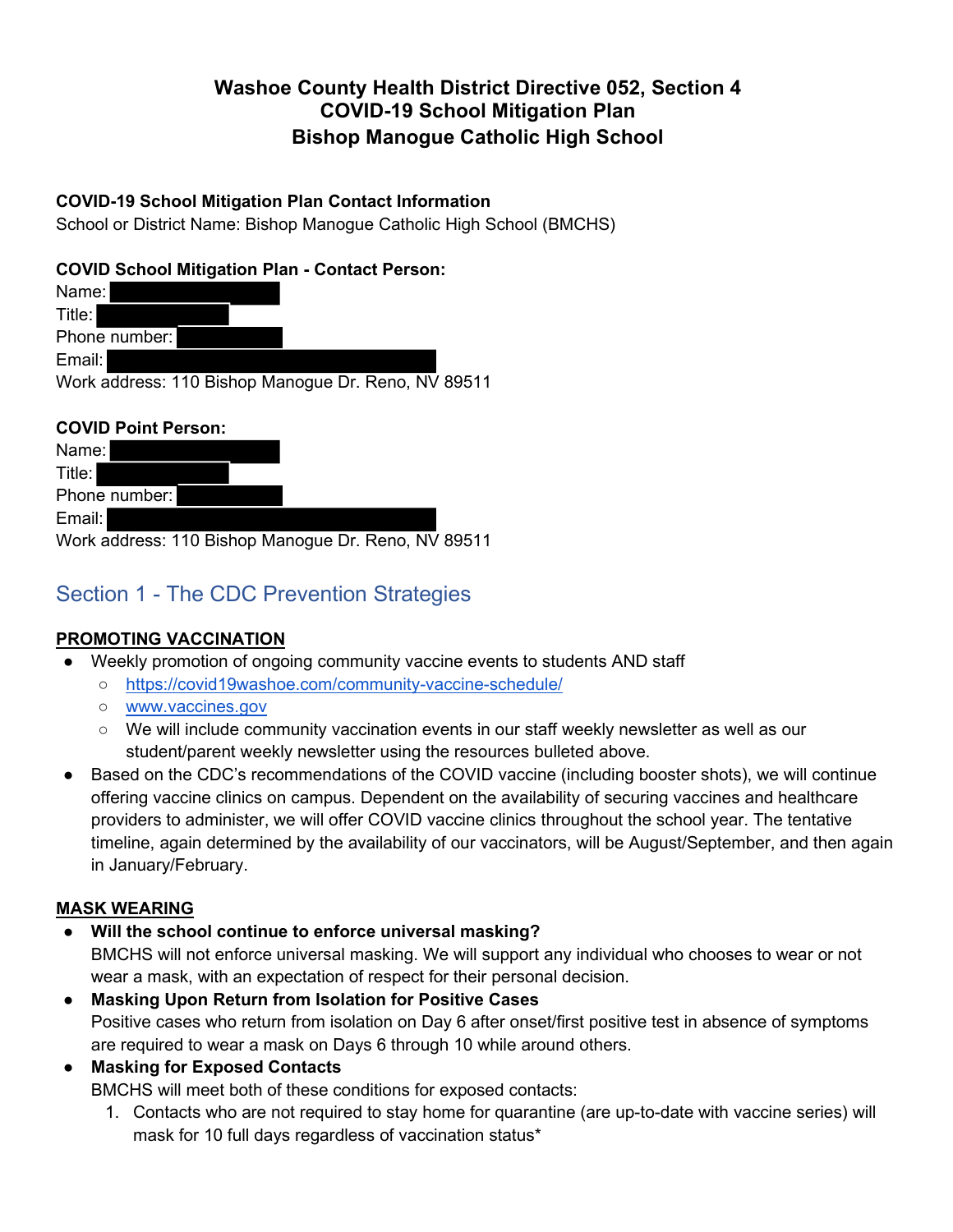*\*Exceptions for those aged 5 to 17 years who are fully vaccinated, booster eligible, but not boosted, they are permitted to be exempt from quarantine.*

2. Contacts who are not up-to-date on immunizations must stay home for five days and may only return from quarantine on Day 6 through 10 after the last date exposed if masked.

## **SCREENING TESTING FOR COVID-19 + POSITIVE EXPOSURES**

### ● **Screening and Testing:**

BMCHS has a regular test plan in place and a partnership with a CLIA-certified vendor for COVID-19 testing; Color Health Inc.

- **Exposures to positive cases:**
	- Classroom exposure notices will be sent to each classroom a student attended while infectious with a timeline of exposure.
	- BMCHS will not use a test-to-stay option. Unvaccinated individuals in any classroom a student attended while infectious will quarantine for the recommended time.

## **SICK STUDENTS & FACULTY/STAFF**

- BMCHS will assume COVID-19 until provided with a negative test result for persons who do not meet the CDC's guidelines for being fully vaccinated.
- Persons who are symptomatic must remain at home for five full days until criteria are met for returning to school.
- Bishop Manogue will refer all students, faculty, and staff who are symptomatic to seek a COVID-19 test. BMCHS will recommend using third-party tests administered by medical professionals, which are widely available in our local community.
	- Community resources include: WCHD for COVID-19 testing (https://covid19washoe.com/testing/) and local pharmacies (i.e. Walgreens, CVS, etc.)
- If a person is out with symptoms and opts to be tested, they are not to use an at-home test for verifying a negative result. Third-party testing will be our accepted verification for negative test results from symptomatic people.

## **CONTACT TRACING + QUARANTINE**

Bishop Manogue will maintain that exposed persons will be excluded in accordance with the most up-to-date CDC guidance, referencing this website.

## **PREVENTION & MITIGATION TECHNIQUES**

- Ventilation: 40% of the air coming through the HVAC system at BMCHS is outside air. We also have an air purifier in each classroom, and change the filters on the recommended manufacturer's schedule.
- Handwashing and Respiratory Etiquette: BMCHS has posted signage related to appropriate handwashing hygiene as well as respiratory etiquette. This is in all common areas and restrooms.
- Cleaning and Disinfecting: We use a disinfectant recommended and approved by WCHD to work against COVID-19 for all cleaning. We clean our common spaces up to four times a day, and all of our other spaces are cleaned at least once a day, if not more given the frequency of use.
- Physical Distancing and Cohorts: BMCHS does not practice cohort given the fluid nature of high school classes and schedules. For physical distancing, classroom desk spacing is between 3-6 feet apart for all students with teachers maintaining a six-foot distance from students.

## Section 2 - Positive case reporting to LHAs

BMCHS will report via fax to *epicenter@washoecounty.gov* using the Positive Case Report provided by WCHD. If BMCHS needs to report several cases at once, the WCHD Excel spreadsheet will be used and sent via fax to the appropriate source.